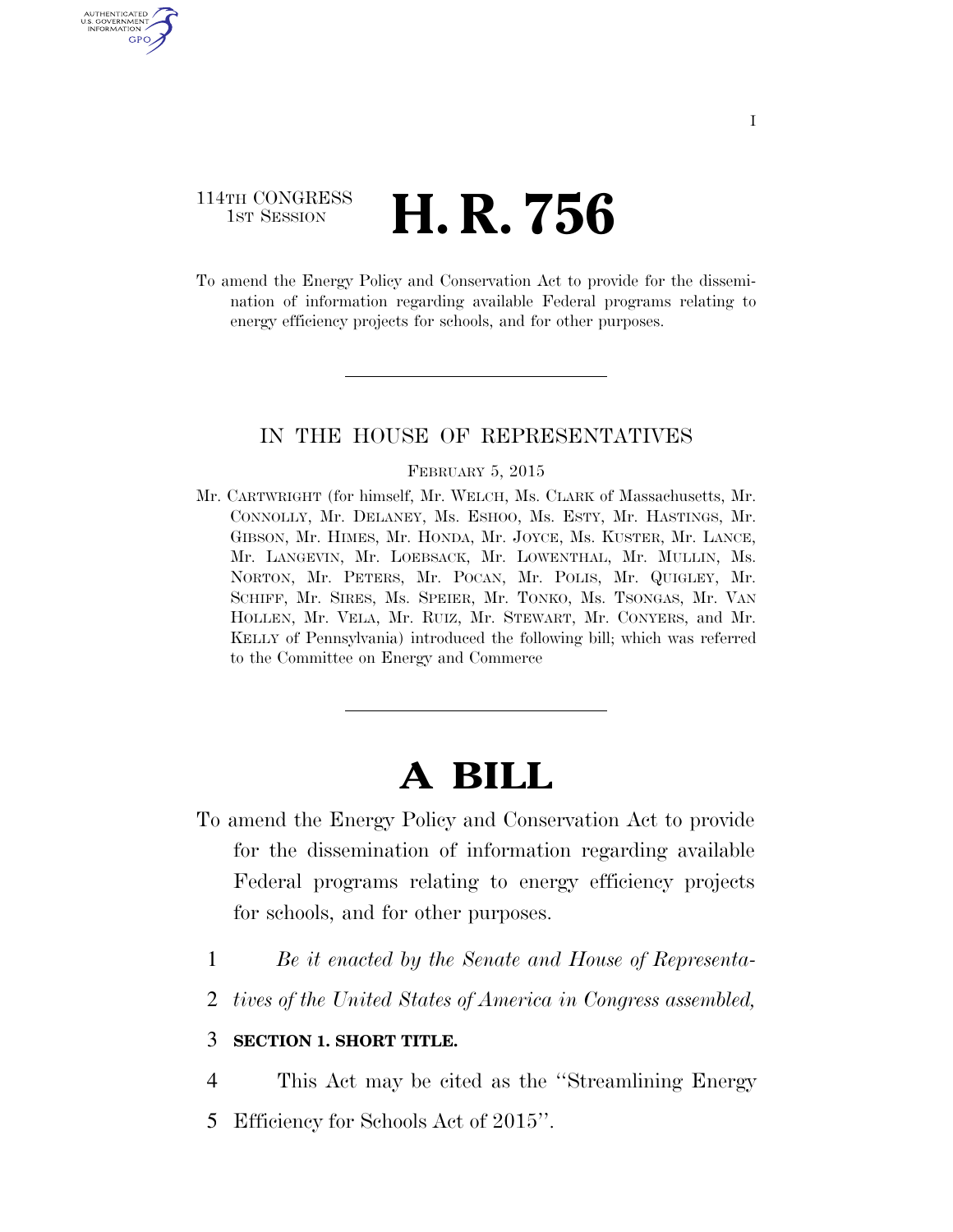Section 392 of the Energy Policy and Conservation Act (42 U.S.C. 6371a) is amended by adding at the end the following:

 ''(e) COORDINATION OF ENERGY RETROFITTING AS-SISTANCE FOR SCHOOLS.—

8 "(1) DEFINITION OF SCHOOL.—Notwith- standing section 391(6), for the purposes of this subsection, the term 'school' means—

11 ''(A) an elementary school or secondary school (as defined in section 9101 of the Ele- mentary and Secondary Education Act of 1965 14 (20 U.S.C. 7801));

 ''(B) an institution of higher education (as defined in section 102(a) of the Higher Edu-17 cation Act of 1965 (20 U.S.C. 1002(a)));

 ''(C) a school of the defense dependents' education system under the Defense Depend- ents' Education Act of 1978 (20 U.S.C. 921 et seq.) or established under section 2164 of title 10, United States Code;

23 ''(D) a school operated by the Bureau of Indian Affairs;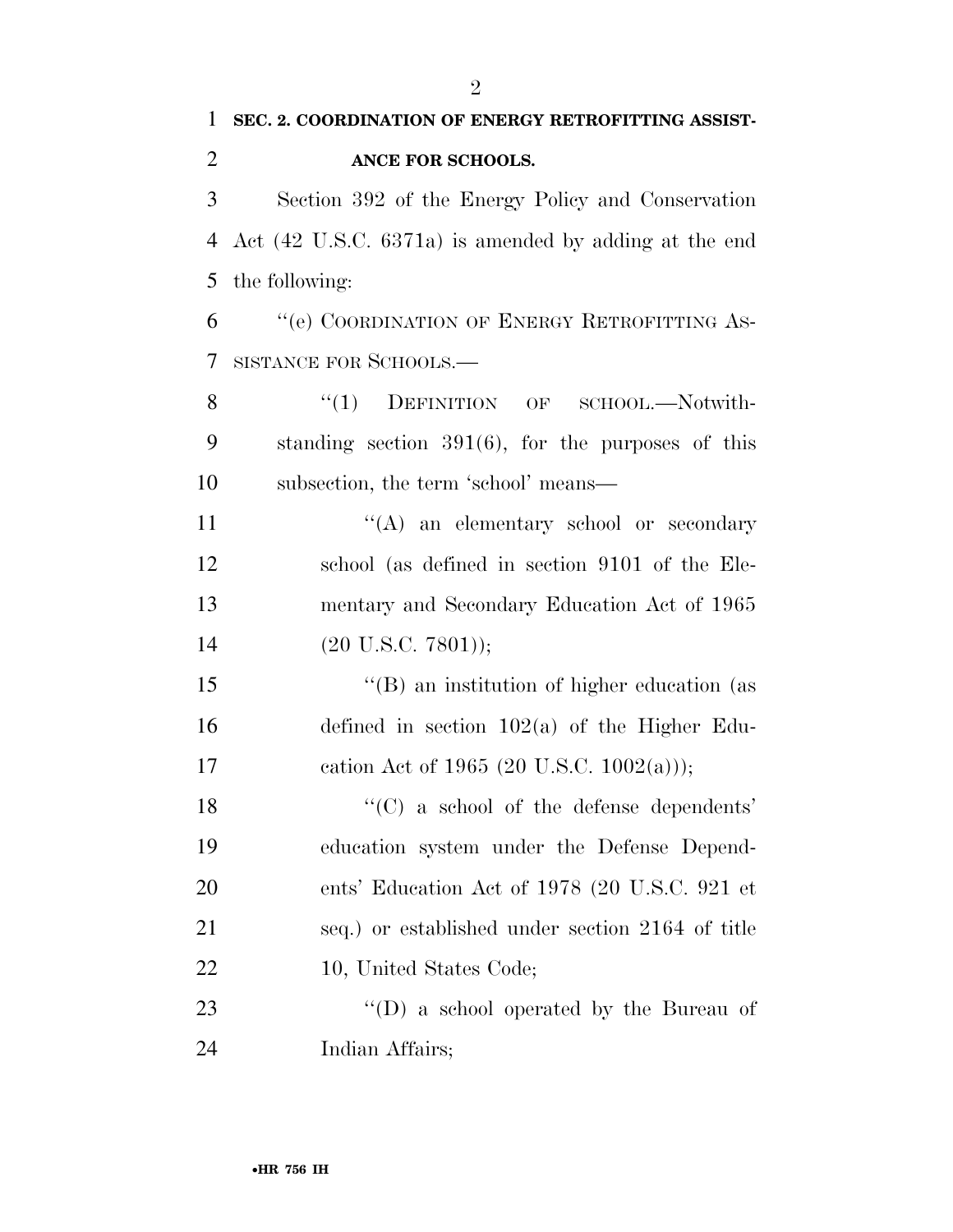| $\mathbf{1}$   | "(E) a tribally controlled school (as de-              |
|----------------|--------------------------------------------------------|
| $\overline{2}$ | fined in section 5212 of the Tribally Controlled       |
| 3              | Schools Act of 1988 (25 U.S.C. 2511)); and             |
| $\overline{4}$ | "(F) a Tribal College or University (as de-            |
| 5              | fined in section $316(b)$ of the Higher Education      |
| 6              | Act of 1965 (20 U.S.C. 1059 $e(b)$ )).                 |
| 7              | "(2) ESTABLISHMENT OF CLEARINGHOUSE.-                  |
| 8              | The Secretary, acting through the Office of Energy     |
| 9              | Efficiency and Renewable Energy, shall establish a     |
| 10             | clearinghouse to disseminate information regarding     |
| 11             | available Federal programs and financing mecha-        |
| 12             | nisms that may be used to help initiate, develop, and  |
| 13             | finance energy efficiency, distributed generation, and |
| 14             | energy retrofitting projects for schools.              |
| 15             | "(3) REQUIREMENTS. - In carrying out para-             |
| 16             | graph $(2)$ , the Secretary shall—                     |
| 17             | "(A) consult with appropriate Federal                  |
| 18             | agencies to develop a list of Federal programs         |
| 19             | and financing mechanisms that are, or may be,          |
| 20             | used for the purposes described in paragraph           |
| 21             | $(2)$ ; and                                            |
| 22             | "(B) coordinate with appropriate Federal               |
| 23             | agencies to develop a collaborative education          |
| 24             | and outreach effort to streamline communica-           |
| 25             | tions and promote available Federal programs           |